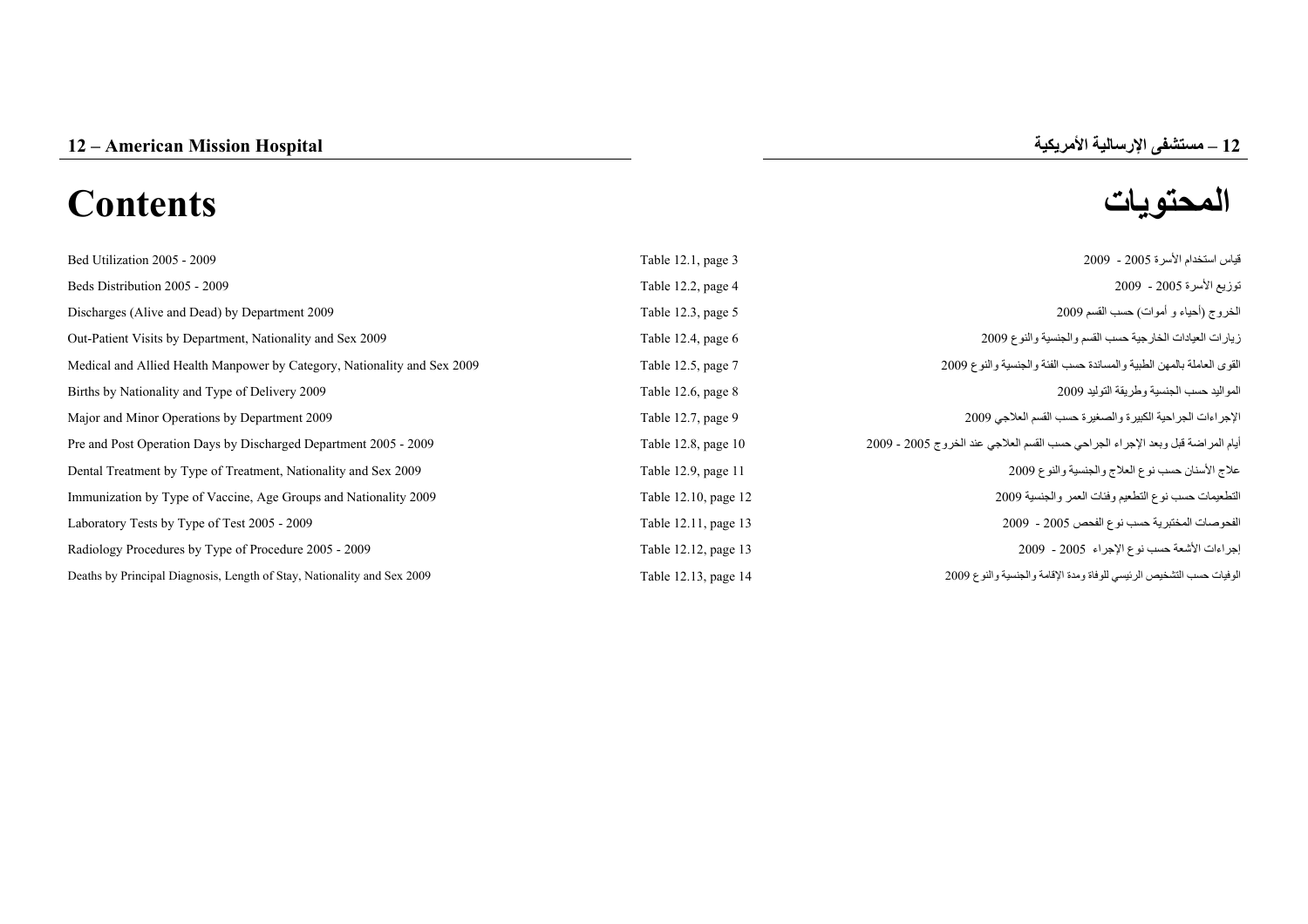## **جدول 12.1 Table قياس استخدام الأسرة 2005 - 2009 Bed Utilization 2005 - 2009**

<span id="page-1-0"></span>

| <b>Description</b>      | 2009   | 2008   | 2007   | 2006   | 2005   | البيان                  |
|-------------------------|--------|--------|--------|--------|--------|-------------------------|
| Total admissions        | 3,035  | 2,620  | 2,528  | 2,150  | 2,293  | إجمالي الدخول           |
| Total discharges        | 2,784  | 2,642  | 2,509  | 2,139  | 2,289  | إجمالي الخروج           |
| Number of beds          | 37     | 40     | 40     | 40     | 40     | عدد الأسرة              |
| Bed days available      | 13,505 | 14,640 | 14,600 | 14,600 | 14,600 | أيام الأسرة             |
| Patient days-overnight  | 5,877  | 4,808  | 5,357  | 4,346  | 4,622  | أيام المرضى             |
| Patients days $<$ 1 day | 528    | 469    | 479    | 421    | 547    | أيام المرضىي أقل من يوم |
| Total patients days     | 6,405  | 5,277  | 5,836  | 4,767  | 5,169  | جملة أيام المرضي        |
| Bed occupancy rate      | 47.4   | 36.0   | 40.0   | 32.7   | 35.4   | معدل أشغال السرير       |
| Turnover rate           | 75.2   | 66.1   | 62.7   | 53.5   | 57.2   | معدل دوران السرير       |
| Turnover interval       | 2.6    | 3.5    | 3.5    | 4.6    | 4.1    | فترة فراغ السرير        |
| Average daily admission | 8.3    | 7.2    | 6.9    | 5.9    | 6.3    | متوسط الدخول اليومي     |
| Average daily discharge | 7.6    | 7.2    | 6.9    | 5.9    | 6.3    | متوسط الخروج اليومي     |
| Average length of stay  | 2.3    | 2.0    | 2.3    | 2.2    | 2.3    | متوسط مدة الأقامة       |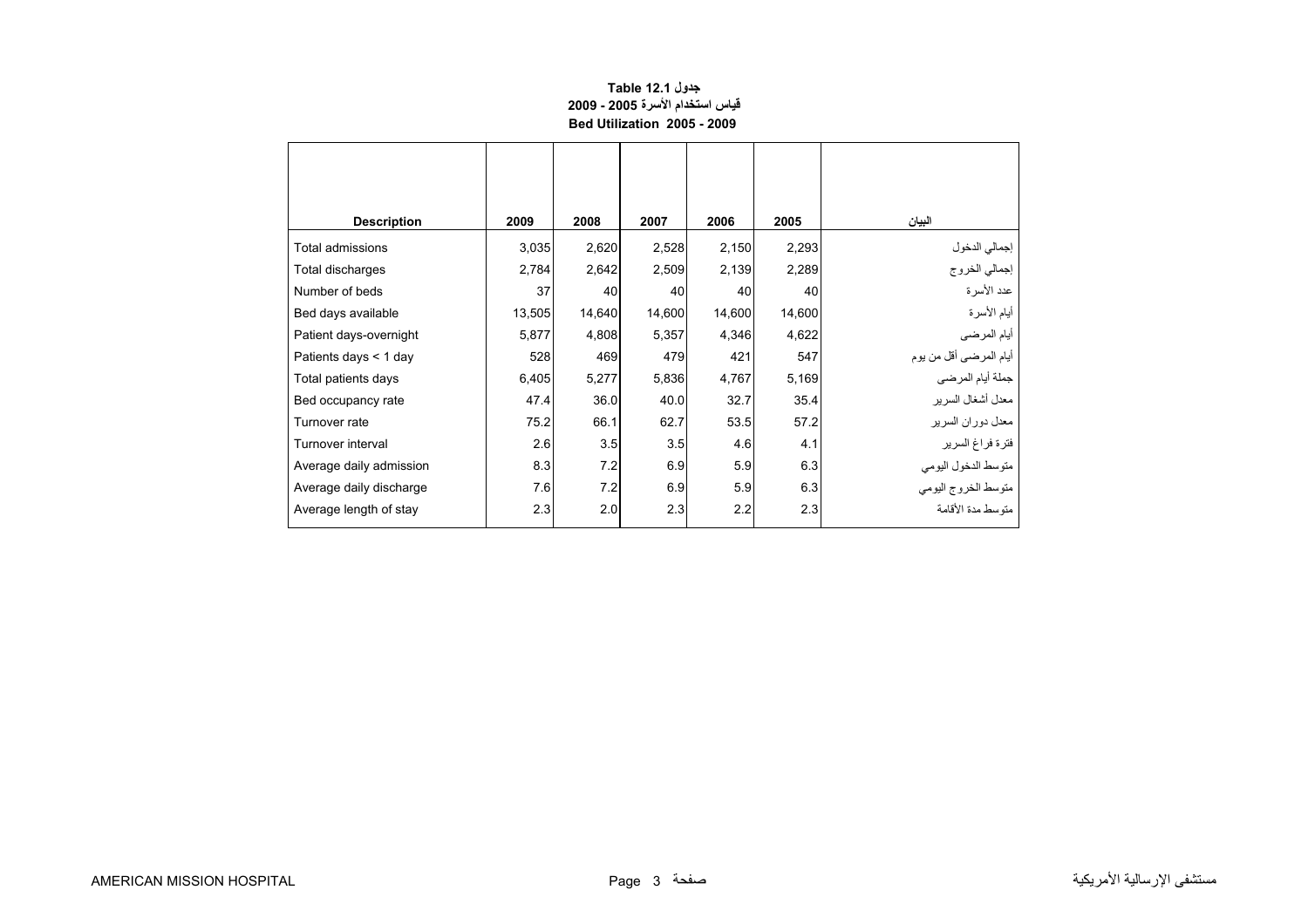#### **جدول 12.2 Table توزيع الأسرة 2005 - 2009 Beds Distribution 2005 - 2009**

<span id="page-2-0"></span>

| <b>Service</b>                   | 2009           | 2008      | 2007      | 2006      | 2005      | الخدمة                                   |
|----------------------------------|----------------|-----------|-----------|-----------|-----------|------------------------------------------|
| Private Ward (VIP)               | 5 <sup>1</sup> | 3         | 3         | 3         | 3         | الجناح الخاص                             |
| Intenstive Care Unit             | 2              | <b>NA</b> | <b>NA</b> | <b>NA</b> | <b>NA</b> | وحدة العناية المركزة                     |
| Medical / Surgical               | 18             | 23        | 21        | 21        | 21        | الباطنية / الجراحة                       |
| Obstetrics / Gynecology          | 12             | 14        | 16        | 16        | 16        | أمراض النساء والولادة                    |
| <b>Total</b>                     | 37             | 40        | 40        | 40        | 40        | الجملة                                   |
| Special Care Baby Unit / Nursery | 6              | 10        | <b>NA</b> | <b>NA</b> | <b>NA</b> | وحدة العناية الخاصة بالمو اليد / الحضانة |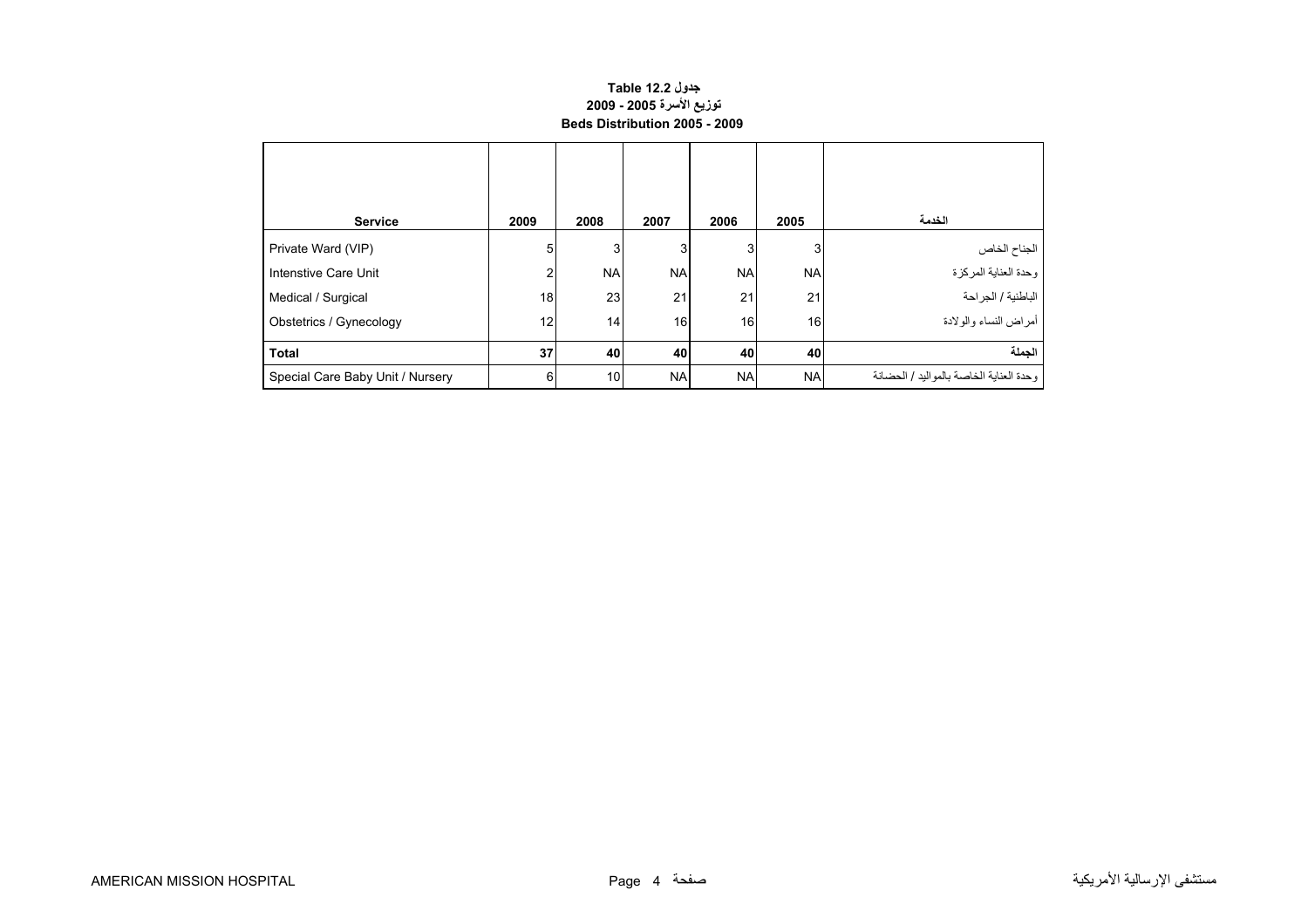## **جدول 12.3 Table الخروج (أحياء <sup>و</sup> أموات) حسب القسم <sup>2009</sup> Discharges (Alive and Dead) by Department 2009**

<span id="page-3-0"></span>

|                         | <b>Total</b> |       | Dead   الجملة |                | الأحياء<br>Alive الأموات |       |                       |
|-------------------------|--------------|-------|---------------|----------------|--------------------------|-------|-----------------------|
|                         |              |       |               |                |                          |       |                       |
|                         |              | العدد |               | العدد          |                          | العدد |                       |
| <b>Department</b>       | %            | No.   | %             | No.            | %                        | No.   | القسم                 |
| Medical                 | 21.0         | 585   | 50.0          | $\overline{2}$ | 21.0                     | 583   | الباطنية              |
| Ear, Nose & Throat      | 2.5          | 71    |               |                | 2.6                      | 71    | أنف وأذن وحنجرة       |
| Obstetrics / Gynecology | 45.4         | 1,264 |               |                | 45.4                     | 1,264 | أمراض النساء والولادة |
| Surgery                 | 15.2         | 424   |               |                | 15.2                     | 424   | الجراحة               |
| Paediatric              | 15.9         | 442   |               | 2              | 15.8                     | 440   | الأطفال               |
| Opthalmology            |              |       |               |                |                          |       | العيون                |
| <b>Total</b>            | 100.0        | 2,786 | 50.0          | 4              | 100.0                    | 2,782 | الجملة                |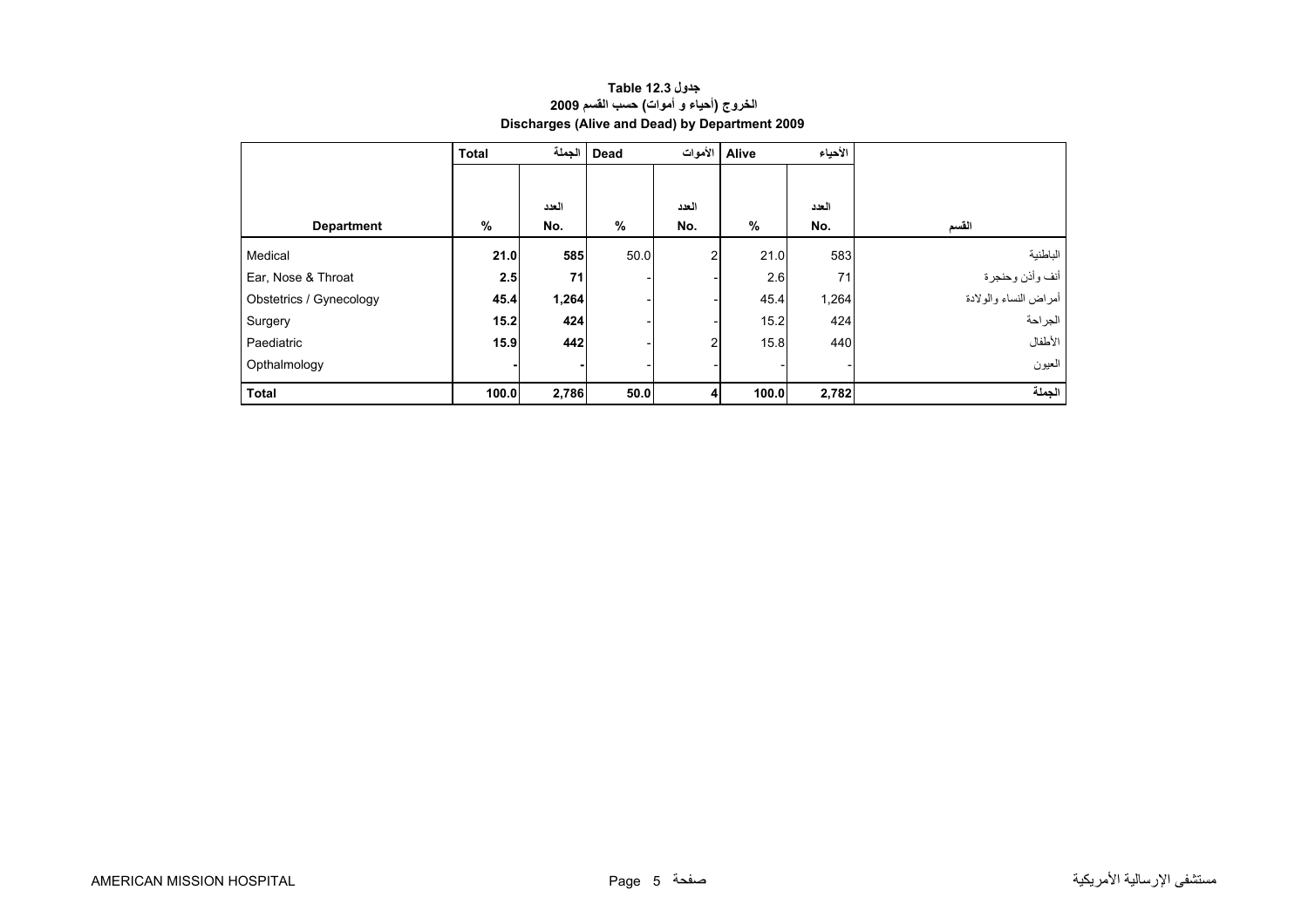<span id="page-4-0"></span>

|                         | <b>Total</b> |         | الجملة    | Non-Bahraini |        | غير بحريني  | <b>Bahraini</b> |        | بحريني      |                       |
|-------------------------|--------------|---------|-----------|--------------|--------|-------------|-----------------|--------|-------------|-----------------------|
|                         |              |         |           |              |        |             |                 |        |             |                       |
|                         | الجملة       | أنشى    | ذكر       | الجملة       | أنشى   | ذكر         | الجملة          | أنشى   | ذكر         |                       |
| <b>Department</b>       | Total        | Female  | Male      | <b>Total</b> | Female | <b>Male</b> | <b>Total</b>    | Female | <b>Male</b> | القسم                 |
| A & E Clinic            | 17,550       | 8,170   | 9,380     | 11,748       | 5,223  | 6,525       | 5,802           | 2,947  | 2,855       | عيادة الطوارئ         |
| <b>General Practice</b> | 54,259       | 25,257  | 29,002    | 36,320       | 16,147 | 20,173      | 17,939          | 9,110  | 8,829       | الطب العام            |
| Dental                  | 19,421       | 9,991   | 9,430     | 12,041       | 5,939  | 6,102       | 7,380           | 4,052  | 3,328       | الأسنان               |
| Medical                 | 27,464       | 12,784  | 14,680    | 18,384       | 8,173  | 10,211      | 9,080           | 4,611  | 4,469       | الأمراض الباطنية      |
| Obstetrics & Gynecology | 24,480       | 24,480  | <b>NA</b> | 15,348       | 15,348 | <b>NA</b>   | 9,132           | 9,132  | <b>NA</b>   | أمراض النساء والولادة |
| Paediatrics             | 35,181       | 16,377  | 18,804    | 23,550       | 10,470 | 13,080      | 11,631          | 5,907  | 5,724       | أمراض الأطفال         |
| Surgical                | 7,650        | 3,561   | 4,089     | 5,121        | 2,277  | 2,844       | 2,529           | 1,284  | 1,245       | الجراحة               |
| Orthopedics             | 11,581       | 5,391   | 6,190     | 7,753        | 3,447  | 4,306       | 3,828           | 1,944  | 1,884       | العظام والكسور        |
| Ear, Nose & Throat      | 9,115        | 4,243   | 4,872     | 6,102        | 2,713  | 3,389       | 3,013           | 1,530  | 1,483       | أنف وأذن وحنجرة       |
| Dermatology             | 8,428        | 3,923   | 4,505     | 5,642        | 2,508  | 3,134       | 2,786           | 1,415  | 1,371       | الأمراض الجلدية       |
| Ophthalmology           | 2,770        | 1,289   | 1,481     | 1,854        | 824    | 1,030       | 916             | 465    | 451         | العيون                |
| <b>Total</b>            | 217,899      | 115,466 | 102,433   | 143,863      | 73,069 | 70,794      | 74,036          | 42,397 | 31,639      | الجملة                |

#### **جدول 12.4 Table زيارات العيادات الخارجية حسب القسم والجنسية والنوع <sup>2009</sup> Out-Patient Visits by Department, Nationality and Sex 2009**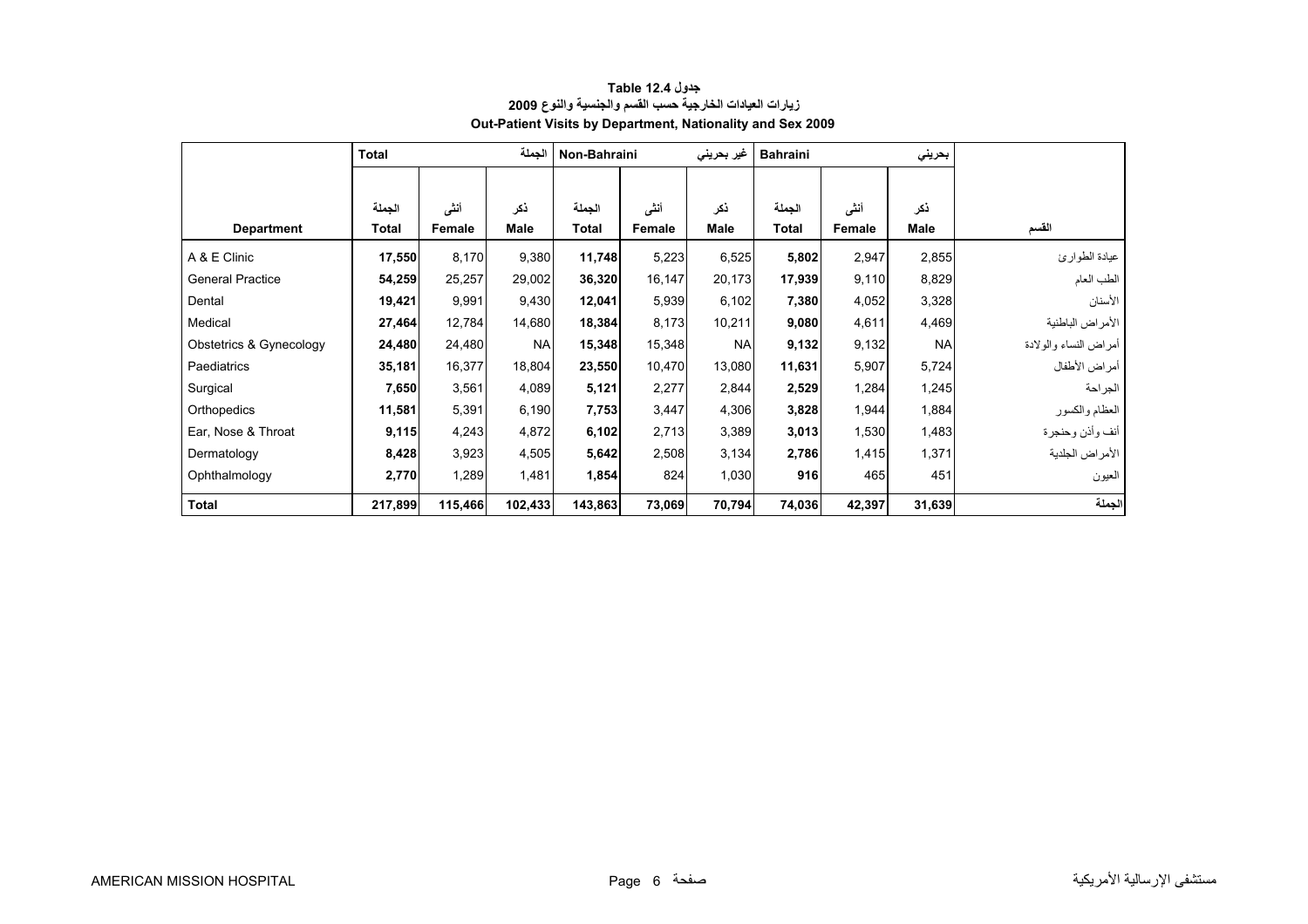| جدول Table 12.5                                                          |
|--------------------------------------------------------------------------|
| القوى العاملة بالمهن الطبية والمساندة حسب الفنة و الجنسية و النوع 2009   |
| Medical and Allied Health Manpower by Category, Nationality and Sex 2009 |

<span id="page-5-0"></span>

|                                                         | Total                  |                |                    | Non-Bahraini           |                | غير بحريني  | <b>Bahraini</b> |                | بحريني      |                                   |
|---------------------------------------------------------|------------------------|----------------|--------------------|------------------------|----------------|-------------|-----------------|----------------|-------------|-----------------------------------|
| Category                                                | الجملة<br><b>Total</b> | أننى<br>Female | ذكر<br><b>Male</b> | الجملة<br><b>Total</b> | أنشى<br>Female | ذكر<br>Male | الجملة<br>Total | أنشى<br>Female | نكر<br>Male | الفئة                             |
| Physicians                                              | 71                     | 39             | 32                 | 68                     | 37             | 31          |                 |                |             | الأطباء                           |
| Dentists                                                |                        |                |                    |                        |                |             |                 |                |             | أطباء الأسنان                     |
| Pharmacists & Technicians                               | 15                     | 8              |                    | 15                     | 8              |             |                 |                |             | الصيادلة وفنيو صيدلة              |
| Nurses*                                                 | 121                    | 118            | 3                  | 119                    | 116            |             |                 |                |             | الممرضات *                        |
| <b>Practical Nurses</b>                                 |                        |                |                    |                        |                |             |                 |                |             | ا الممرضين العمليين               |
| Dental Hygienists & Technicians                         |                        |                |                    |                        |                |             |                 |                |             | فنيو صحة الفم والأسنان            |
| Laboratory Technologists & Technicians                  | 12                     |                |                    | 10                     |                |             |                 |                |             | محللو وفنيو مختبر                 |
| Radiographers & Technicians                             | 6                      | 6              |                    |                        |                |             |                 |                |             | مصورو وفنيو أشعة                  |
| Physiotherapists, Occupational Therapists & Technicians | 3                      |                |                    |                        |                |             |                 |                |             | فنيو علاج طبيعي وتأهيل مهني       |
| Anaesthesia Technician                                  |                        |                |                    |                        |                |             |                 |                |             | فنيو التخدير                      |
| Electro Cardiogram technician                           |                        |                |                    |                        |                |             |                 |                |             | فنيو تخطيط القلب                  |
| Paramedic and Respiratory Specialist                    | 24                     | 23             |                    | 12                     | 11             |             | 12              | 12             |             | المسعفين و أخصائيي الننفس الصناعي |

\* Nurses excluding practical nurses and other grades below staff nurse . . الأقل والفئات العمليين الممرضين يشمل لا العدد :الممرضات\*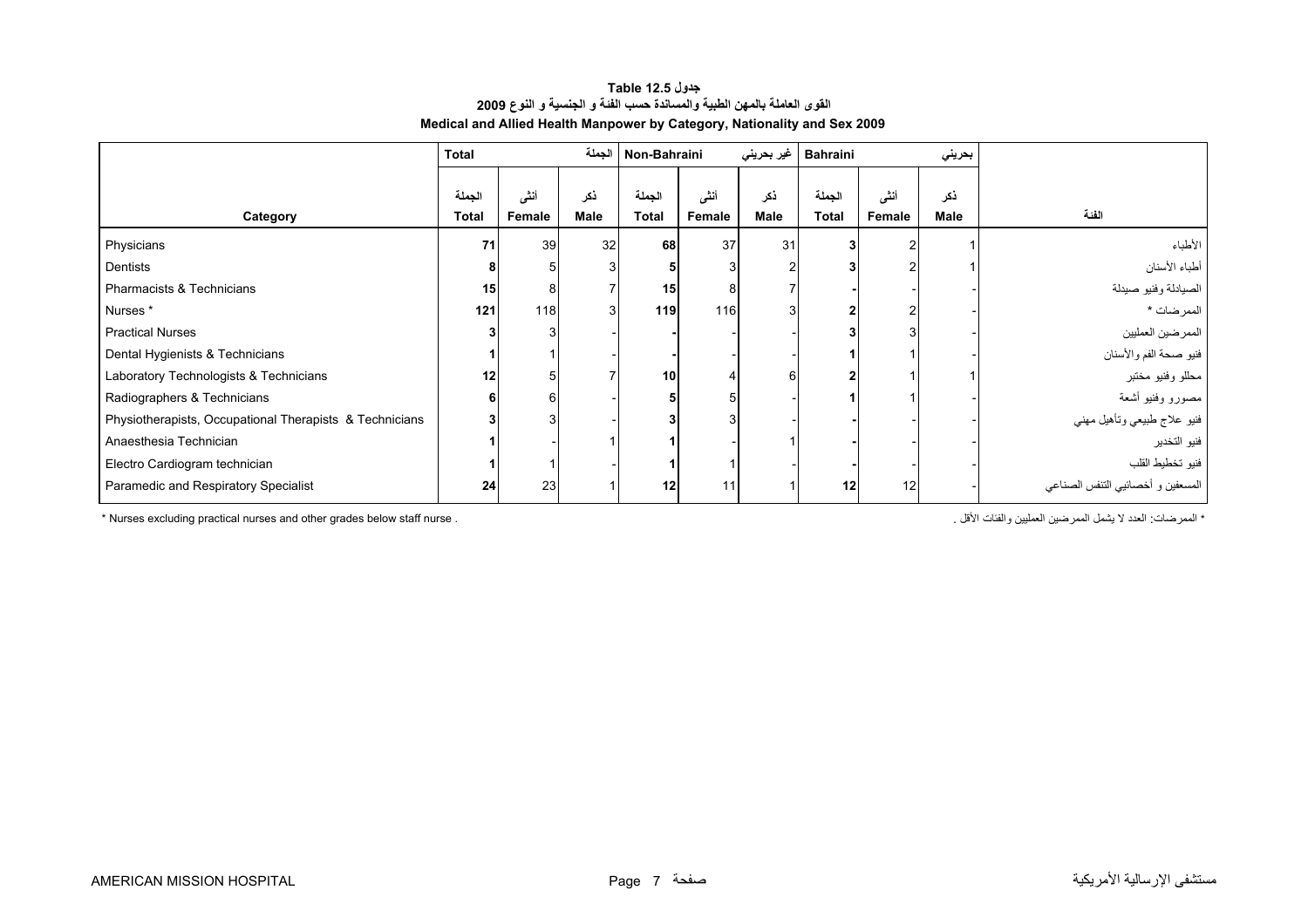<span id="page-6-0"></span>

|                           |               |                |                   | <b>Live Births</b>   |               |                         |        |                         |
|---------------------------|---------------|----------------|-------------------|----------------------|---------------|-------------------------|--------|-------------------------|
| <b>Births</b>             | جملة          | المواليد       | جملة المواليد     | <b>Premature</b>     | الخدج         | <b>Full Term</b>        | مكتمل  | المواليد                |
|                           | المواليد      | الموتى         | الأحياء           | مشوه                 | سليم          | مشوه                    | سليم   |                         |
| Nationality / type        | <b>Total</b>  | Still          | <b>Total Live</b> | Congenital           | <b>Normal</b> | Congenital              | Normal | الجنسية / طريقة التوليد |
| of delivery               | <b>Births</b> | <b>Births</b>  | <b>Births</b>     | <b>Abnormalities</b> |               | <b>Abnormalities</b>    |        |                         |
| <b>Bahraini</b>           |               |                |                   |                      |               |                         |        | بحريني                  |
| Normal Delivery           |               |                |                   |                      |               |                         |        | ولادة طبيعية            |
| Vertex                    | 176           |                | 176               |                      | 8             |                         |        | رأسي 167                |
| <b>Breech</b>             |               |                |                   |                      |               |                         |        | مقعدة ا-                |
|                           |               |                |                   |                      |               |                         |        |                         |
| <b>Assisted Delivery</b>  |               |                |                   |                      |               |                         |        | ولادة بالمساعدة         |
| Vacuum                    | 18            |                | 18                |                      | 1             |                         |        | شفط 17                  |
| Forceps                   | 3             |                | 3                 |                      |               |                         |        | جفت 3                   |
| Caesarian section         | 122           |                | 122               | 1                    | 14            |                         |        | قيصرية 106              |
| <b>Total Bahraini</b>     | 319           |                | 319               | 1                    | 23            | 2                       | 293    |                         |
|                           |               |                |                   |                      |               |                         |        | الجملة بحرين <i>ي</i>   |
| Non-Bahraini              |               |                |                   |                      |               |                         |        | غير بحرين <i>ي</i>      |
| Normal Delivery           |               |                |                   |                      |               |                         |        | ولادة طبيعية            |
| Vertex                    | 173           | 1              | 172               |                      | 12            |                         |        | رأسي 159                |
| <b>Breech</b>             |               |                |                   |                      |               |                         |        | مقعدة ا ـ               |
|                           |               |                |                   |                      |               |                         |        |                         |
| <b>Assisted Delivery</b>  |               |                |                   |                      |               |                         |        | ولادة بالمساعدة         |
| Vacuum                    | 27            |                | 27                |                      | 1             |                         |        | شفط 26                  |
| Forceps                   | 4             |                | 4                 |                      |               |                         |        | جفت  4                  |
| Caesarian section         | 234           |                | 233               | 1                    | 20            |                         |        | قيصرية 212              |
| <b>Total Non-Bahraini</b> | 439           | 3              | 436               | 1                    | 33            | 1                       | 401    | الجملة غير بحريني       |
| <b>Grand Total</b>        | 758           | 3 <sup>1</sup> | 755               | $\mathbf 2$          | 56            | $\overline{\mathbf{3}}$ | 694    | الجملة الكلية           |

## **جدول 12.6 Table المواليد حسب الجنسية وطريقة التوليد <sup>2009</sup> Births by Nationality and Type of Delivery 2009**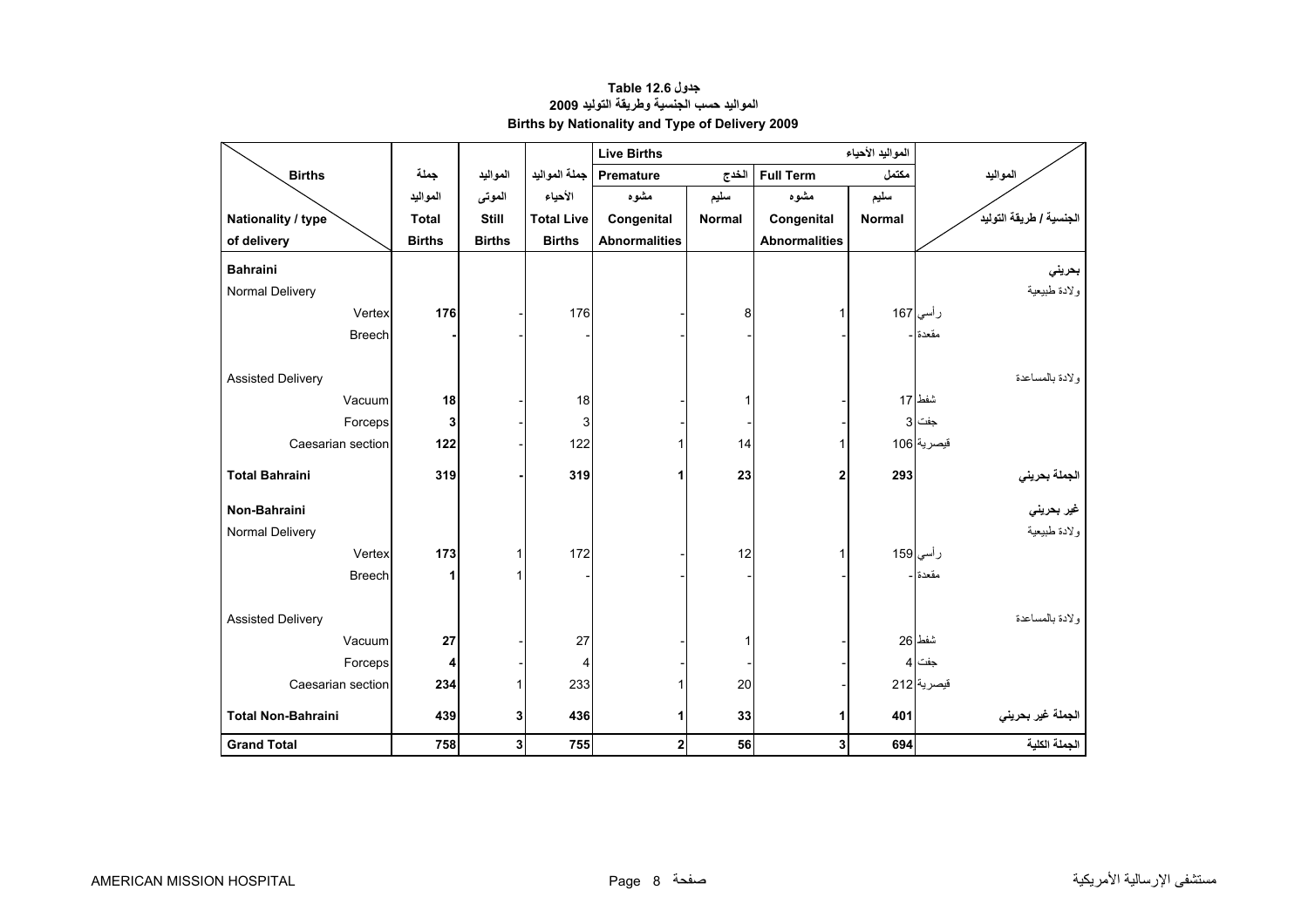<span id="page-7-0"></span>

|                        | <b>Procedure Type</b>   |                | نوع الإجراء    |                 |
|------------------------|-------------------------|----------------|----------------|-----------------|
| <b>Department</b>      | الجملة<br><b>Total</b>  | صغيرة<br>Minor | كبيرة<br>Major | القسم           |
| <b>General Surgery</b> | 1,486                   | 1,375          | 111            | الجراحة العامة  |
| Orthopedics & Fracture | 83                      | 47             | 36             | العظام          |
| <b>Plastic Surgery</b> | 9                       | 3              | 6              | جراحة التجميل   |
| Ear, Nose & Throat     | 214                     | 56             | 158            | أنف وأذن وحنجرة |
| Opthalmology           | 18                      | 11             | 7              | أمراض العيون    |
| Gynecology             | 399                     | 262            | 137            | أمر اض النساء   |
| <b>Obstetrics</b>      | 341                     | 10             | 331            | الو لادة        |
| Dental                 | 28                      | 10             | 18             | الأسنان         |
| Endoscopies            | 187                     | 187            |                | المناظير        |
| Others (Epidural)      | $\overline{\mathbf{4}}$ | 4              |                | أخرى            |
| <b>Total</b>           | 2,769                   | 1,965          | 804            | الجملة          |

#### **جدول 12.7 Table الإجراءات الجراحية الكبيرة <sup>و</sup> الصغيرة حسب القسم العلاجي <sup>2009</sup> Major and Minor Operations by Department 2009**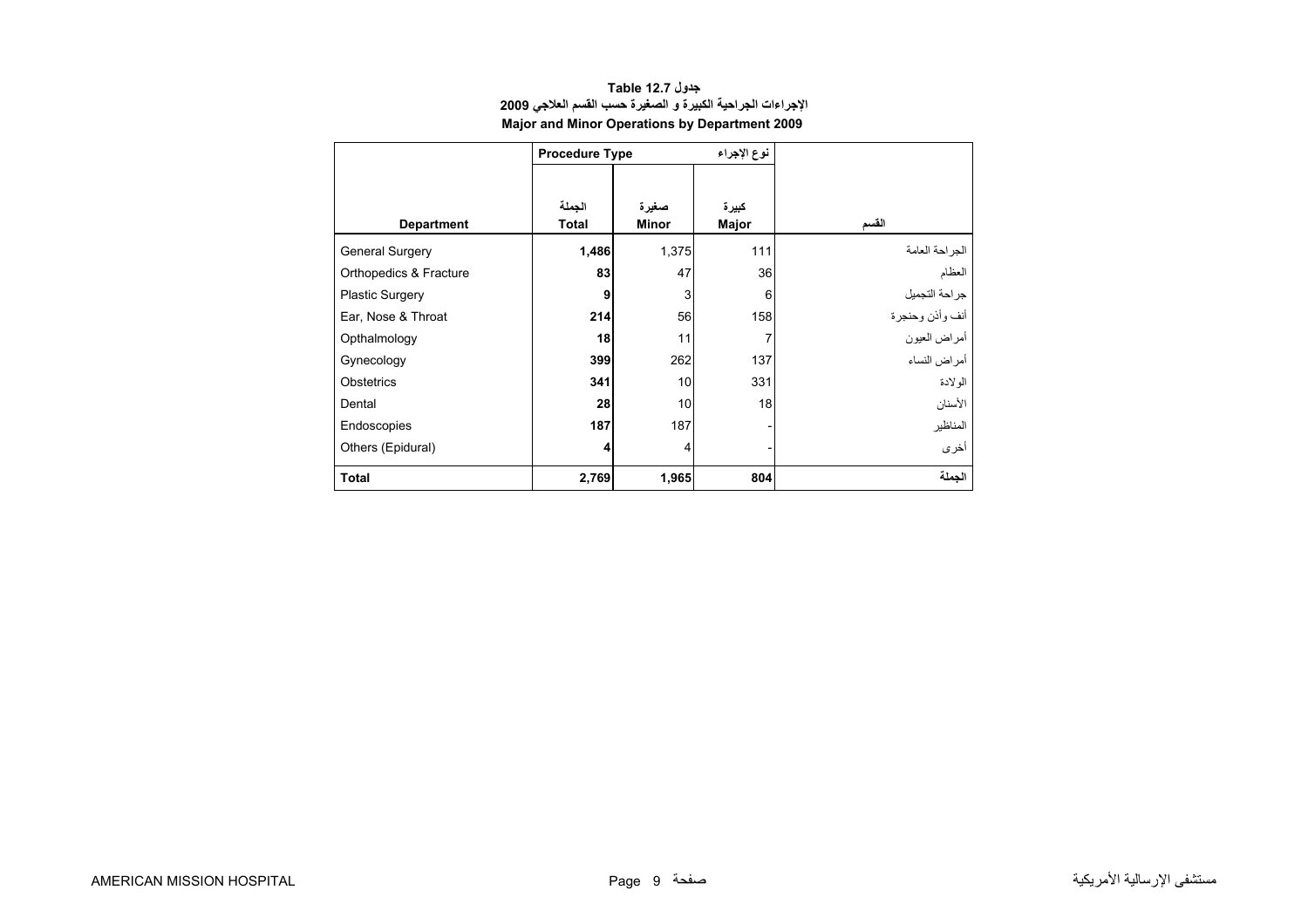<span id="page-8-0"></span>

| <b>Department</b>       | 2009  | 2008  | 2007  | 2006       | 2005 | القسم                                         |
|-------------------------|-------|-------|-------|------------|------|-----------------------------------------------|
| Medical                 |       |       |       | 201        | 276  | الباطنية                                      |
| Surgery                 | 639   | 589   | 529   | 359        | 436  | الجراحة                                       |
| Opthalmology            | 27    | 50    | 23    | 3          |      | العيون                                        |
| Ear, Nose & Throat      | 419   | 360   | 288   | <b>176</b> | 221  | الأنف والأذن والحنجرة                         |
| Dental                  | 51    | 68    | 66    | 25         | 35   | الأسنان                                       |
| Paediatrics             |       |       | 276   | 325        | 300  | أمراض الأطفال                                 |
| Orthopedics & Fracture  | 130   | 154   | 129   | 116        | 63   |                                               |
| Plastic Surgery & Burns | 17    | 28    | 23    | 24         | 18   | جراحة العظام والكسور<br>جراحة التجميل والحروق |
| Obstetrics/Gynecology   | 1,578 | 1,312 | 1,614 | 910        | 939  | س<br>أمراض النساء والولادة                    |

**جدول 12.8 Table أيام المراضة قبل وبعد الإجراء الجراحي حسب القسم العلاجي عند الخروج 2005 - 2009 Pre and Post Operation Days by Discharged Department 2005 - 2009**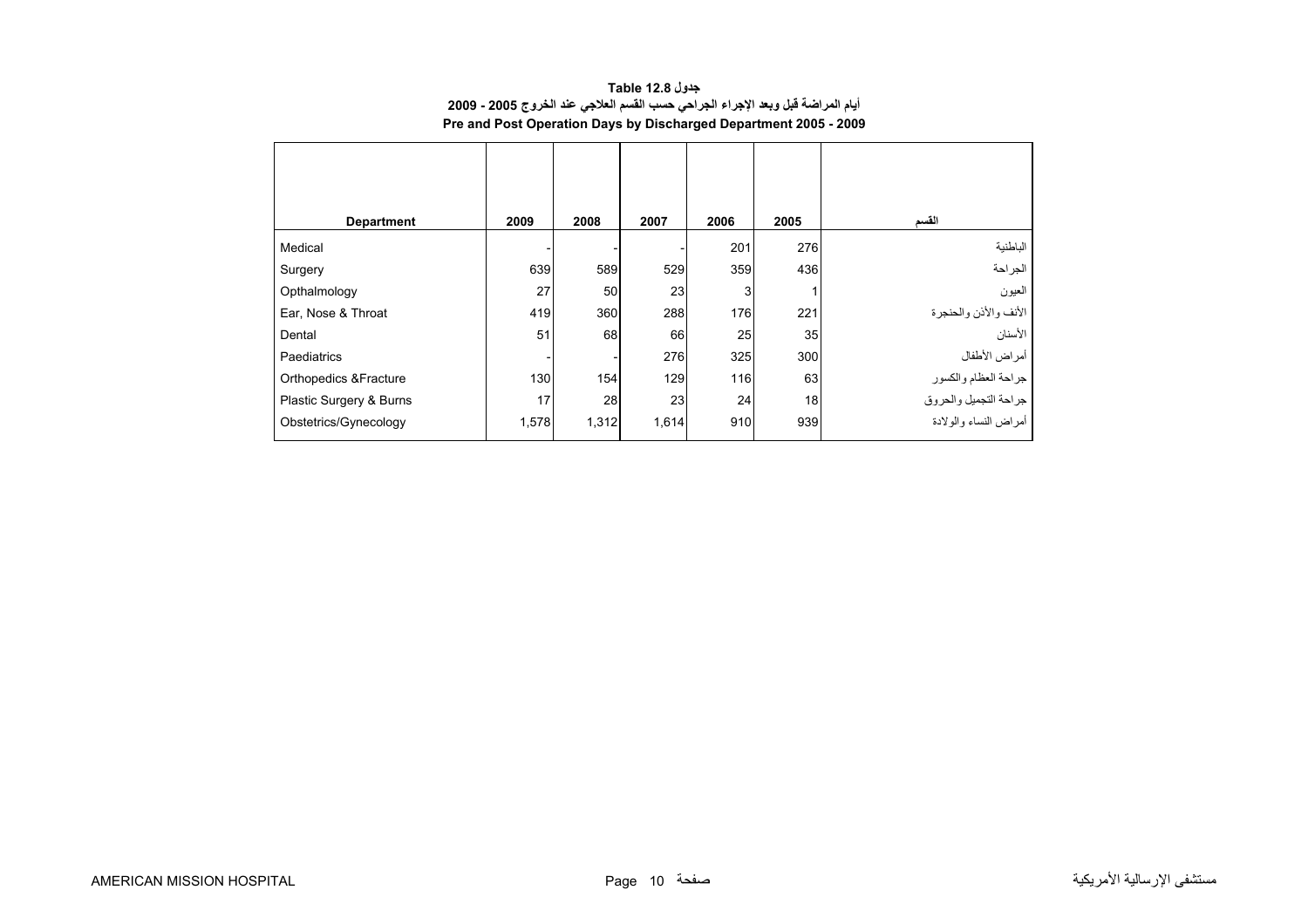<span id="page-9-0"></span>

|                          | <b>Total</b> |        | الجملة | Non-Bahraini |        | غیر بحرینی | <b>Bahraini</b> |        | بحريني      |                |
|--------------------------|--------------|--------|--------|--------------|--------|------------|-----------------|--------|-------------|----------------|
|                          |              |        |        |              |        |            |                 |        |             |                |
|                          | الجملة       | أننى   | ذكر    | الجملة       | أننى   | ذكر        | الجملة          | أنشى   | ذكر         |                |
| <b>Type of Treatment</b> | Total        | Female | Male   | <b>Total</b> | Female | Male       | Total           | Female | <b>Male</b> | نوع العلاج     |
| General treatment        | 23,090       | 11,434 | 11,656 | 14,843       | 6,989  | 7,854      | 8,247           | 4,445  | 3,802       | العلاج العام   |
| Gum treatment            | 7,089        | 3,458  | 3,631  | 4,369        | 2,081  | 2,288      | 2,720           | 1,377  | 1,343       | علاج اللثة     |
| Nerve                    | 2,367        | 1,224  | 1,143  | 1,501        | 766    | 735        | 866             | 458    | 408         | علاج الأعصاب   |
| Surgical treatment       | 936          | 448    | 488    | 560          | 248    | 312        | 376             | 200    | 176         | العلاج الجراحي |
| Filling                  | 7,985        | 4,043  | 3,942  | 5,087        | 2,473  | 2,614      | 2,898           | 1,570  | 1,328       | الحشو          |
| Extraction               | 1,833        | 920    | 913    | 1,164        | 562    | 602        | 669             | 358    | 311         | الخلع          |
| Denture                  | 387          | 188    | 199    | 285          | 130    | 155        | 102             | 58     | 44          | التركيب        |
| Orthodontics             | 4,526        | 2,457  | 2,069  | 2,996        | 1,579  | 1,417      | 1,530           | 878    | 652         | تقويم الأسنان  |
| <b>Total</b>             | 48,213       | 24,172 | 24,041 | 30,805       | 14,828 | 15,977     | 17,408          | 9,344  | 8,064       | الجملة         |

#### **جدول 12.9 Table علاج الأسنان حسب نوع العلاج والجنسية والنوع <sup>2009</sup> Dental Treatment by Type of Treatment, Nationality and Sex 2009**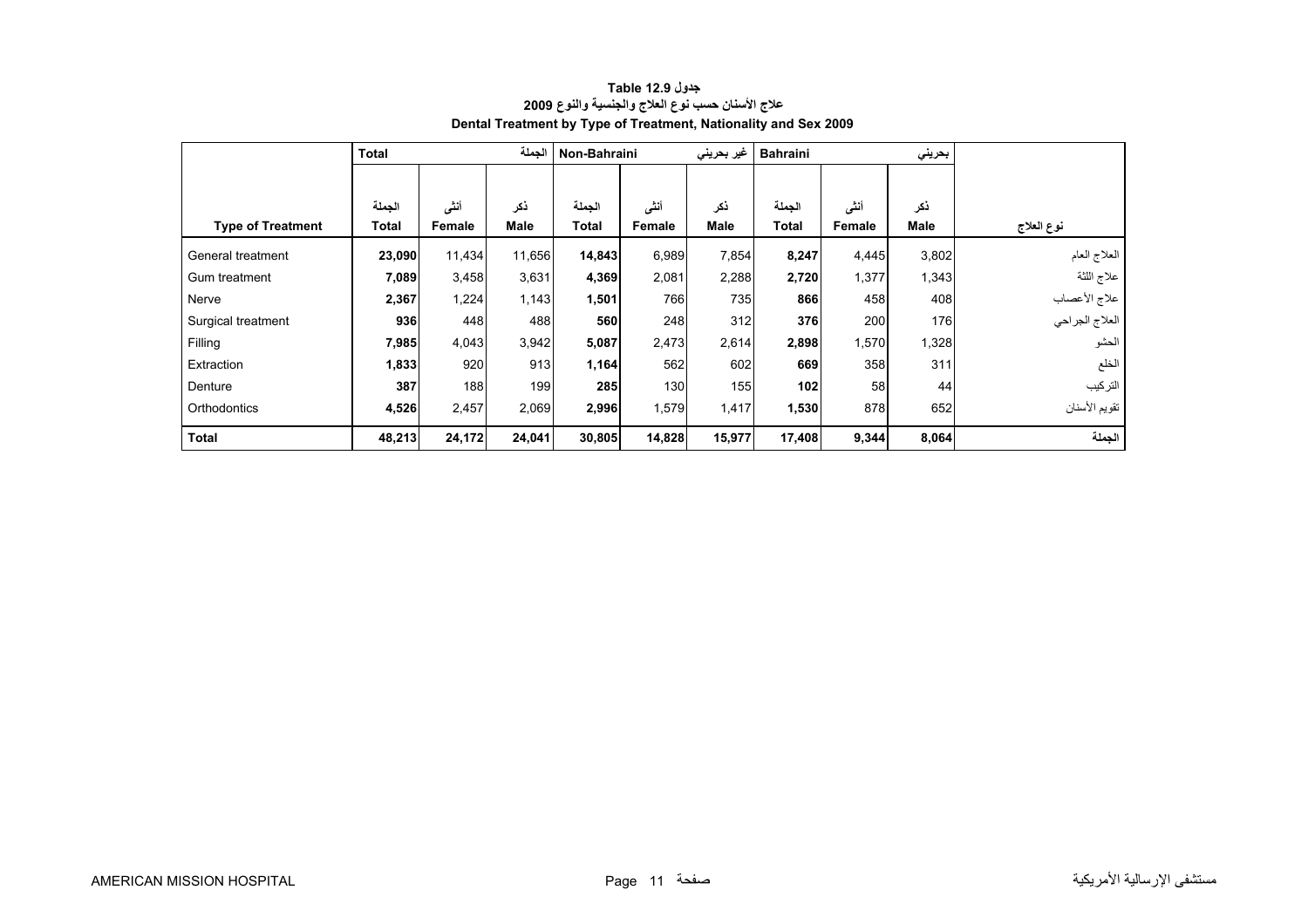<span id="page-10-0"></span>

|              | الجملة       |                   |              | من سنتين الى خمس سنوات |                     |                | من سنة الى سنتين |                   |              | أقل من سنة      |                 |                            |                                      |
|--------------|--------------|-------------------|--------------|------------------------|---------------------|----------------|------------------|-------------------|--------------|-----------------|-----------------|----------------------------|--------------------------------------|
|              | <b>Total</b> |                   |              | $2 - 5$ years          |                     |                | $1 - 2$ years    |                   |              | Below 1 year    |                 |                            |                                      |
|              |              |                   |              |                        |                     |                |                  |                   |              |                 |                 |                            |                                      |
| الجملة       | غير بحريني   | بحريني            | الجملة       | غير بحريني             | بحرينى              | الجملة         | غير بحريني       | بحرينى            | الجملة       | غير بحريني      | بحرينى          |                            | نوع التطعيم                          |
| <b>Total</b> | Non-         |                   | <b>Total</b> | Non-                   |                     | <b>Total</b>   | Non-             |                   | <b>Total</b> | Non-            |                 |                            | Type of vaccine                      |
|              |              | Bahraini Bahraini |              |                        | Bahraini   Bahraini |                |                  | Bahraini Bahraini |              | <b>Bahraini</b> | <b>Bahraini</b> |                            |                                      |
|              |              |                   |              |                        |                     |                |                  |                   |              |                 |                 | <b>Hepatitis B/DPT/HIB</b> | التهاب الكبد الوبائي (ب) /           |
|              |              |                   |              |                        |                     |                |                  |                   |              |                 |                 |                            | التطعيم الثلاثي/هيموفلز انفلونزا (ب) |
| 1,079        | 806          | 273               | 59           | 55                     | 4                   | 4              |                  |                   | 1,016        | 747             | 269             | Dose 1                     | جرعة أولىي                           |
| 702          | 587          | 115               | 49           | 47                     | $\overline{c}$      | 9              | 9                |                   | 644          | 531             | 113             | Dose 2                     | جرعة ثانية                           |
| 826          | 709          | 117               | 58           | 55                     | 3                   | 26             | 14               | 12                | 742          | 640             | 102             | Dose 3                     | جرعة ثالثة                           |
| 1,272        | 1,052        | 220               | 107          | 97                     | 10                  | 1,165          | 955              | 210               |              |                 |                 | Booster 1 dose             | جرعة منشطة أولىي                     |
| 229          | 194          | 35                | 229          | 194                    | 35                  |                |                  |                   |              |                 |                 | Booster 2 dose             | جرعة منشطة ثانية                     |
|              |              |                   |              |                        |                     |                |                  |                   |              |                 |                 |                            | شلل الأطفال                          |
|              |              |                   |              |                        |                     |                |                  |                   |              |                 |                 | <b>Poliomyelitis</b>       |                                      |
| 361          | 268          | 93                | 1            |                        |                     | $\overline{2}$ |                  | $\mathbf{1}$      | 358          | 267             | 91              | Dose 1                     | جرعة أولىي                           |
| 211          | 175          | 36                | 1            |                        |                     |                |                  |                   | 209          | 173             | 36              | Dose 2                     | جرعة ثانية                           |
| 240          | 205          | 35                |              |                        |                     | 5              | $\overline{2}$   | 3                 | 235          | 203             | 32              | Dose 3                     | جرعة ثالثة                           |
| 411          | 334          | 77                | 27           | 23                     | 4                   | 384            | 311              | 73                |              |                 |                 | Booster 1 dose             | جرعة منشطة أولىي                     |
| 228          | 200          | 28                | 228          | 200                    | 28                  |                |                  |                   |              |                 |                 | Booster 2 dose             | جر عة منشطة ثانبة                    |
|              |              |                   |              |                        |                     |                |                  |                   |              |                 |                 | Mumps, Measles, Rubella    | الحصبة والحصبة الألمانية وأبو كعب    |
| 392          | 326          | 66                | 18           | 16                     | $\overline{c}$      | 374            | 310              | 64                |              |                 |                 | Dose 1                     | جرعة أولىي                           |
| 255          | 224          | 31                | 255          | 224                    | 31                  |                |                  |                   | <b>NA</b>    | <b>NA</b>       | <b>NAI</b>      | Dose 2                     | جرعة ثانية                           |
|              |              |                   |              |                        |                     |                |                  |                   |              |                 |                 |                            |                                      |

#### **جدول 12.10 Table التطعيمات حسب نوع التطعيم وفئات العمر والجنسية <sup>2009</sup> Immunization by Type of Vaccine, Age Groups and Nationality 2009**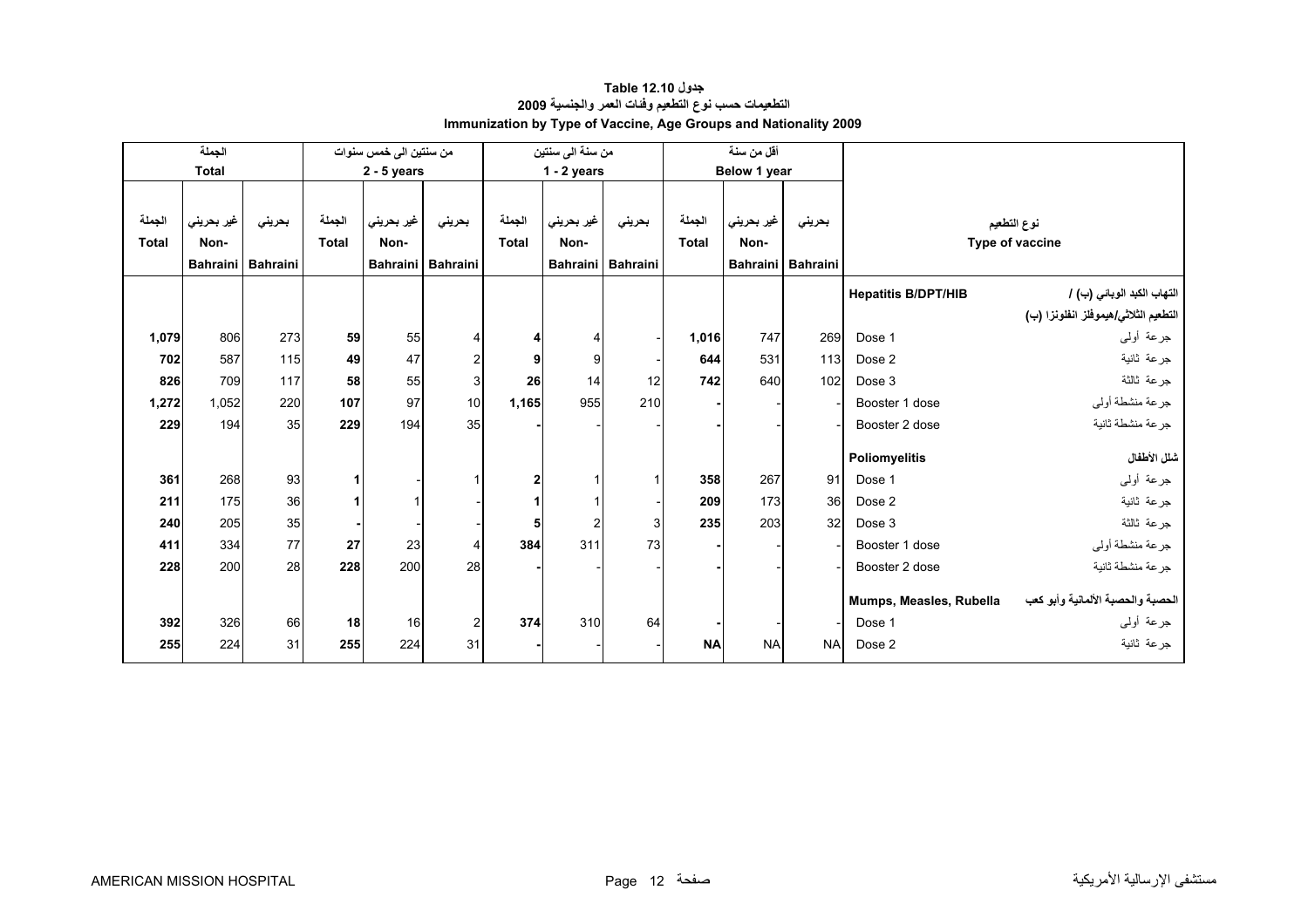<span id="page-11-0"></span>

| <b>Type of Test</b>         | 2009    | 2008    | 2007    | 2006      | 2005      | نوع الفحص               |
|-----------------------------|---------|---------|---------|-----------|-----------|-------------------------|
| Clinical chemistry of blood | 105,494 | 97,186  | 80,178  | 84,342    | 75,495    | فحص الدم الكيميائي      |
| Microbiology                | 13,522  | 12,437  | 11.746  | 10,621    | 9,849     | الفحوصات الميكروبية     |
| Serology & immunology       | 28,232  | 28,394  | 23,056  | 20,450    | 19,634    | فحوصات الأمصال          |
| Mycology & parasitology     | 13,582  | 13,181  | 10,744  | 8,960     | 8,233     | فحوصات الطفيليات        |
| Haematology                 | 131,917 | 119,603 | 105,688 | 83,055    | 76,456    | تحاليل الدم             |
| Histo/Cytopathology         | 2,424   | 2,521   | 1,074   | <b>NA</b> | <b>NA</b> | فحوصات الأنسجة المجهرية |
| Other laboratories tests    | 4,643   | 3,535   | 4,295   | 3,654     | 3,848     | ۔<br>فحوصات أخرى        |
| <b>Total</b>                | 299,814 | 276,857 | 236,781 | 211,082   | 193,515   | الجملة                  |

#### **جدول 12.11 Table الفحوصات المختبرية حسب نوع الفحص 2005 - 2009 Laboratory Tests by Type of Test 2005 - 2009**

## **إجراءات الأشعة حسب نوع الإجراء 2005 - 2009 Radiology Procedures by Type of Procedure 2005 - 2009 جدول 12.12 Table**

| <b>Type of Procedure</b>                                       | 2009          | 2008          | 2007          | 2006          | 2005          | نوع الإجراء                        |
|----------------------------------------------------------------|---------------|---------------|---------------|---------------|---------------|------------------------------------|
| Plain & general radiography<br>Radiography with contrast media | 18,953<br>189 | 17,874<br>129 | 17,019<br>119 | 13,949<br>106 | 13,733<br>197 | تصوير عادي<br> <br>  تصوير بالصبغة |
| <b>Total</b>                                                   | 19,142        | 18,003        | 17,138        | 14,055        | 13,930        | الحملة                             |